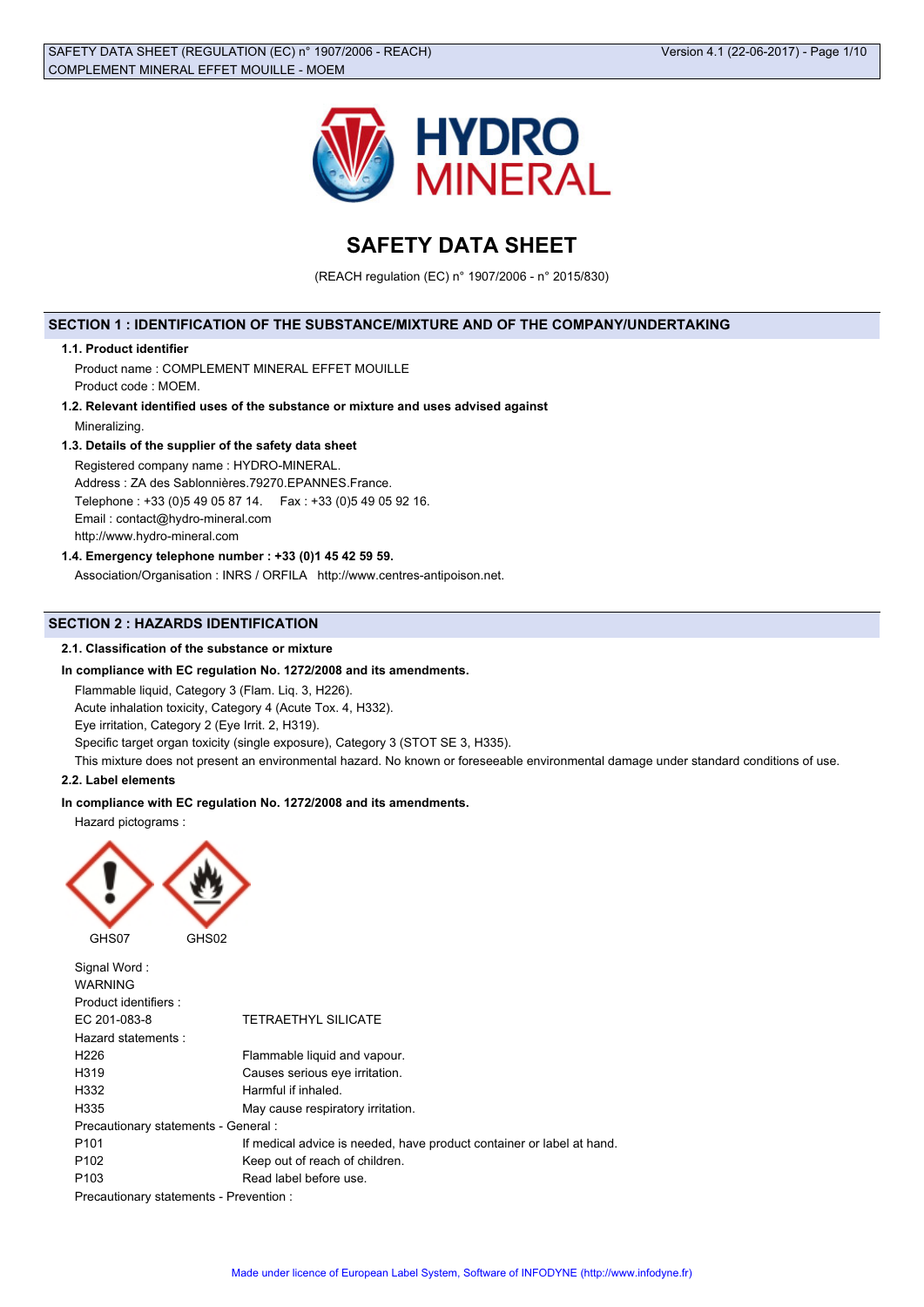| P <sub>210</sub>                      | Keep away from heat, hot surfaces, sparks, open flames and other ignition sources. No<br>smoking. |
|---------------------------------------|---------------------------------------------------------------------------------------------------|
| P <sub>261</sub>                      | Avoid breathing vapours.                                                                          |
| P <sub>264</sub>                      | Wash hands thoroughly after handling.                                                             |
| P280                                  | Wear protective gloves/protective clothing/eye protection/face protection.                        |
| Precautionary statements - Response : |                                                                                                   |
| $P303 + P361 + P353$                  | IF ON SKIN (or hair): Take off immediately all contaminated clothing. Rinse skin with water       |
|                                       | [or shower].                                                                                      |
| $P304 + P340$                         | IF INHALED: Remove person to fresh air and keep comfortable for breathing.                        |
| $P305 + P351 + P338$                  | IF IN EYES: Rinse cautiously with water for several minutes. Remove contact lenses, if            |
|                                       | present and easy to do. Continue rinsing.                                                         |
| P312                                  | Call a POISON CENTER/doctor/if you feel unwell.                                                   |
| P337 + P313                           | If eye irritation persists: Get medical advice/attention.                                         |
| Precautionary statements - Storage :  |                                                                                                   |
| $P403 + P235$                         | Store in a well-ventilated place. Keep cool.                                                      |
| Precautionary statements - Disposal : |                                                                                                   |
| P <sub>501</sub>                      | Dispose of contents/container at a disposal facility in accordance with local regulations.        |
| Other information:                    |                                                                                                   |

### **2.3. Other hazards**

The mixture does not contain substances classified as 'Substances of Very High Concern' (SVHC) >= 0.1% published by the European CHemicals Agency (ECHA) under article 57 of REACH: http://echa.europa.eu/fr/candidate-list-table

The mixture fulfils neither the PBT nor the vPvB criteria for mixtures in accordance with annexe XIII of the REACH regulations EC 1907/2006.

### **SECTION 3 : COMPOSITION/INFORMATION ON INGREDIENTS**

### **3.2. Mixtures**

### **Composition :**

| Identification                  | (EC) 1272/2008     | Note  | $\%$                  |
|---------------------------------|--------------------|-------|-----------------------|
| CAS: 78-10-4                    | GHS07, GHS02       | $[1]$ | $25 \le x \% \le 50$  |
| EC: 201-083-8                   | Wng                |       |                       |
| REACH: 01-2119496195-28         | Flam. Lig. 3, H226 |       |                       |
|                                 | Eye Irrit. 2, H319 |       |                       |
| <b>TETRAETHYL SILICATE</b>      | Acute Tox. 4, H332 |       |                       |
|                                 | STOT SE 3, H335    |       |                       |
|                                 |                    |       |                       |
| CAS: 28553-12-0                 |                    | $[1]$ | $10 \le x \% \le 25$  |
| EC: 249-079-5                   |                    |       |                       |
|                                 |                    |       |                       |
| PHTALATE DE DI-"ISONONYLE"      |                    |       |                       |
| EC: 918-481-9                   | GHS08              |       | $2.5 \le x \% \le 10$ |
| REACH: 01-2119457273-39         | Dgr                |       |                       |
|                                 | Asp. Tox. 1, H304  |       |                       |
| HYDROCARBONS, C10-C13,          | EUH:066            |       |                       |
| N-ALKANES, ISOALKANES, CYCLICS, |                    |       |                       |
| < 2% AROMATICS                  |                    |       |                       |

#### **Information on ingredients :**

[1] Substance for which maximum workplace exposure limits are available.

### **SECTION 4 : FIRST AID MEASURES**

As a general rule, in case of doubt or if symptoms persist, always call a doctor. NEVER induce swallowing by an unconscious person.

#### **4.1. Description of first aid measures**

#### **In the event of exposure by inhalation :**

In the event of massive inhalation, remove the person exposed to fresh air. Keep warm and at rest.

If the person is unconscious, place in recovery position. Notify a doctor in all events, to ascertain whether observation and supportive hospital care will be necessary.

If breathing is irregular or has stopped, effect mouth-to-mouth resuscitation and call a doctor.

Do not proceed with mouth-to-mouth or mouth-to-nose resuscitation.Use the appropriate equipment.

#### **In the event of splashes or contact with eyes :**

Wash thoroughly with fresh, clean water for 15 minutes holding the eyelids open. If there is any redness, pain or visual impairment, consult an ophthalmologist.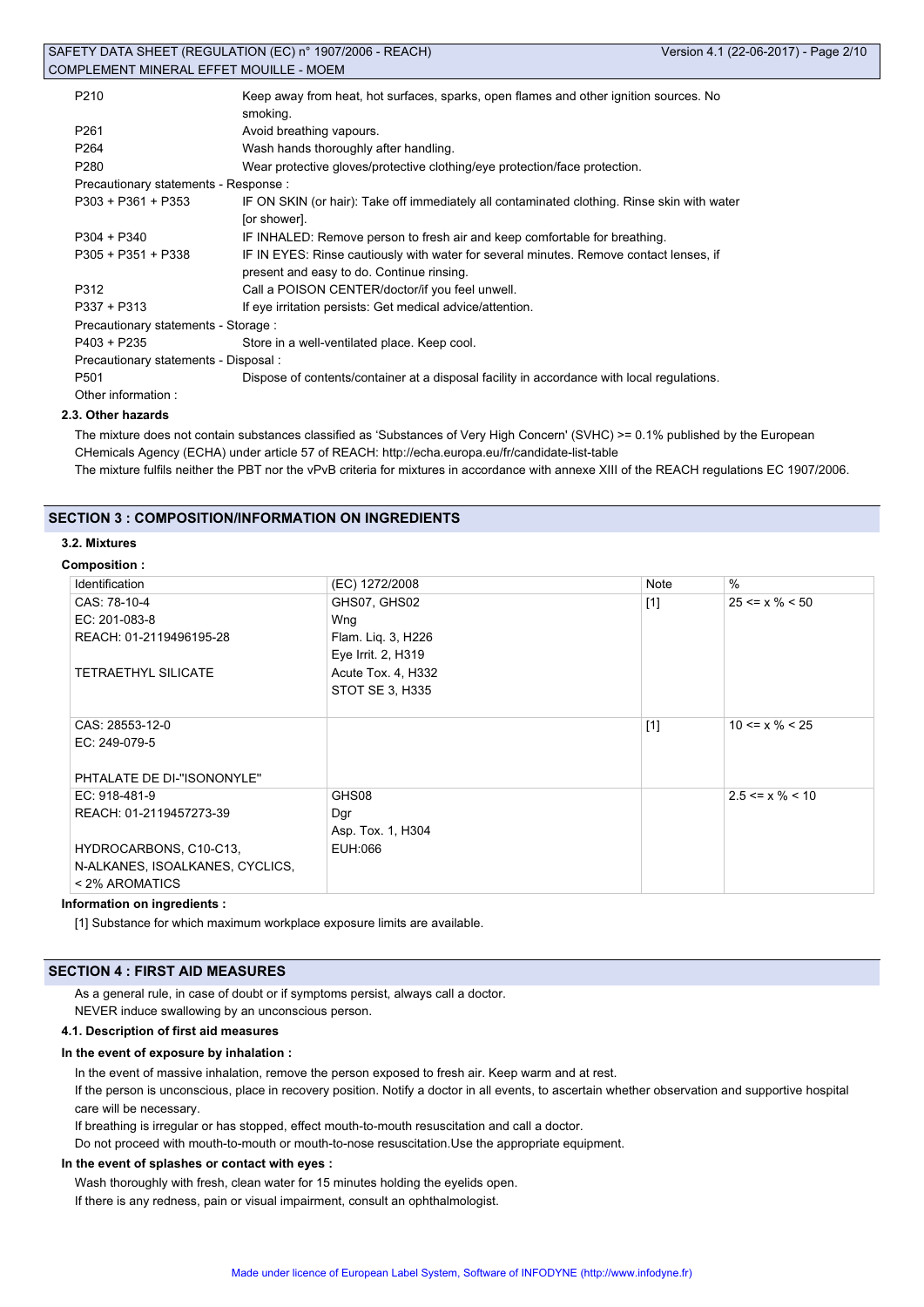### **In the event of swallowing :**

In the event of swallowing, if the quantity is small (no more than one mouthful), rinse the mouth with water and consult a doctor. Keep the person exposed at rest. Do not force vomiting.

Seek medical attention, showing the label.

If swallowed accidentally, call a doctor to ascertain whether observation and hospital care will be necessary. Show the label.

#### **4.2. Most important symptoms and effects, both acute and delayed**

No data available.

### **4.3. Indication of any immediate medical attention and special treatment needed**

No data available.

### **SECTION 5 : FIREFIGHTING MEASURES**

### Flammable.

Chemical powders, carbon dioxide and other extinguishing gas are suitable for small fires.

### **5.1. Extinguishing media**

Keep packages near the fire cool, to prevent pressurised containers from bursting.

### **Suitable methods of extinction**

In the event of a fire, use :

- sprayed water or water mist
- water with AFFF (Aqueous Film Forming Foam) additive
- halon
- foam
- multipurpose ABC powder
- BC powder
- carbon dioxide (CO2)

Prevent the effluent of fire-fighting measures from entering drains or waterways.

### **Unsuitable methods of extinction**

In the event of a fire, do not use :

- water jet

### **5.2. Special hazards arising from the substance or mixture**

A fire will often produce a thick black smoke. Exposure to decomposition products may be hazardous to health.

Do not breathe in smoke.

In the event of a fire, the following may be formed :

- carbon monoxide (CO)

- carbon dioxide (CO2)

### **5.3. Advice for firefighters**

Due to the toxicity of the gas emitted on thermal decomposition of the products, fire-fighting personnel are to be equipped with autonomous insulating breathing apparatus.

### **SECTION 6 : ACCIDENTAL RELEASE MEASURES**

#### **6.1. Personal precautions, protective equipment and emergency procedures**

Consult the safety measures listed under headings 7 and 8.

### **For non first aid worker**

Because of the organic solvents contained in the mixture, eliminate sources of ignition and ventilate the area.

Avoid inhaling the vapors.

Avoid any contact with the skin and eyes.

If a large quantity has been spilt, evacuate all personnel and only allow intervention by trained operators equipped with safety apparatus.

#### **For first aid worker**

First aid workers will be equipped with suitable personal protective equipment (See section 8).

### **6.2. Environmental precautions**

Contain and control the leaks or spills with non-combustible absorbent materials such as sand, earth, vermiculite, diatomaceous earth in drums for waste disposal.

Prevent any material from entering drains or waterways.

### **6.3. Methods and material for containment and cleaning up**

Clean preferably with a detergent, do not use solvents.

### **6.4. Reference to other sections**

No data available.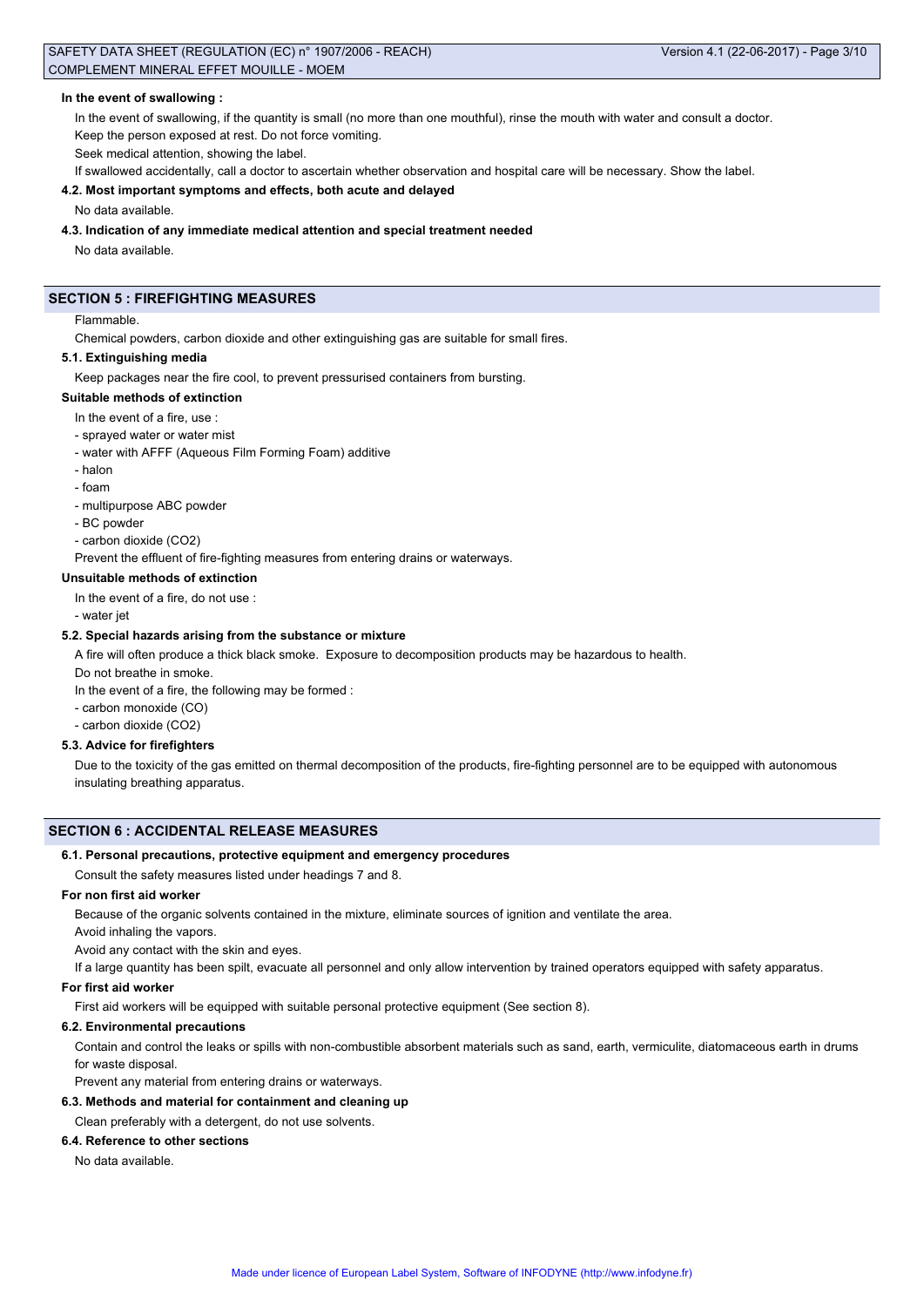### **SECTION 7 : HANDLING AND STORAGE**

Requirements relating to storage premises apply to all facilities where the mixture is handled.

#### **7.1. Precautions for safe handling**

Always wash hands after handling.

Remove and wash contaminated clothing before re-using.

Ensure that there is adequate ventilation, especially in confined areas.

### **Fire prevention :**

Handle in well-ventilated areas.

Vapours are heavier than air. They can spread along the ground and form mixtures that are explosive with air.

Prevent the formation of flammable or explosive concentrations in air and avoid vapor concentrations higher than the occupational exposure limits.

Prevent the accumulation of electrostatic charges with connections to earth.

The mixture can become electrostatically charged : always earth during decanting operations. Wear antistatic shoes and clothing and floors should be electrically conductive.

Use the mixture in premises free of naked flames or other sources of ignition and ensure that electrical equipment is suitably protected.

Keep packages tightly closed and away from sources of heat, sparks and naked flames.

Do not use tools which may produce sparks. Do not smoke.

Prevent access by unauthorised personnel.

**Recommended equipment and procedures :**

For personal protection, see section 8.

Observe precautions stated on label and also industrial safety regulations.

Avoid inhaling vapors.

Avoid inhaling vapors. Carry out any industrial operation which may give rise to this in a sealed apparatus.

Provide vapor extraction at the emission source and also general ventilation of the premises.

Also provide breathing apparatus for certain short tasks of an exceptional nature and for emergency interventions.

In all cases, recover emissions at source.

Avoid eye contact with this mixture.

Packages which have been opened must be reclosed carefully and stored in an upright position.

### **Prohibited equipment and procedures :**

No smoking, eating or drinking in areas where the mixture is used.

### **7.2. Conditions for safe storage, including any incompatibilities**

No data available.

#### **Storage**

Keep out of reach of children.

Keep the container tightly closed in a dry, well-ventilated place.

Keep away from all sources of ignition - do not smoke.

Keep well away from all sources of ignition, heat and direct sunlight.

Avoid accumulation of electrostatic charges.

The floor must be impermeable and form a collecting basin so that, in the event of an accidental spillage, the liquid cannot spread beyond this area.

#### **Packaging**

Always keep in packaging made of an identical material to the original.

### **7.3. Specific end use(s)**

No data available.

### **SECTION 8 : EXPOSURE CONTROLS/PERSONAL PROTECTION**

#### **8.1. Control parameters**

### **Occupational exposure limits :**

- European Union (2017/164/UE, 2009/161/UE, 2006/15/CE, 2000/39/CE, 98/24/CE)

| CAS        | $VME-mg/m3$ :                                   | $VME-ppm$ :       | $VLE-mq/m3$ : | $VLE-ppm$ :                                                                                            | Notes:    |
|------------|-------------------------------------------------|-------------------|---------------|--------------------------------------------------------------------------------------------------------|-----------|
| 78-10-4    | 44                                              | 5                 |               |                                                                                                        |           |
|            |                                                 |                   |               | - ACGIH TLV (American Conference of Governmental Industrial Hygienists, Threshold Limit Values, 2010): |           |
| <b>CAS</b> | TWA :                                           | STEL:             | Ceiling:      | Definition:                                                                                            | Criteria: |
| 78-10-4    | $10$ ppm                                        |                   |               |                                                                                                        |           |
|            | - Germany - AGW (BAuA - TRGS 900, 21/06/2010) : |                   |               |                                                                                                        |           |
| CAS        | VME:                                            | VME:              | Excess        | <b>Notes</b>                                                                                           |           |
| 78-10-4    |                                                 | $1,4$ ppm         |               | 1()                                                                                                    |           |
|            |                                                 | $12 \text{ mg/m}$ |               |                                                                                                        |           |
|            | - Belgium (Order of 19/05/2009, 2010):          |                   |               |                                                                                                        |           |
| <b>CAS</b> | TWA :                                           | STEL:             | Ceiling:      | Definition:                                                                                            | Criteria: |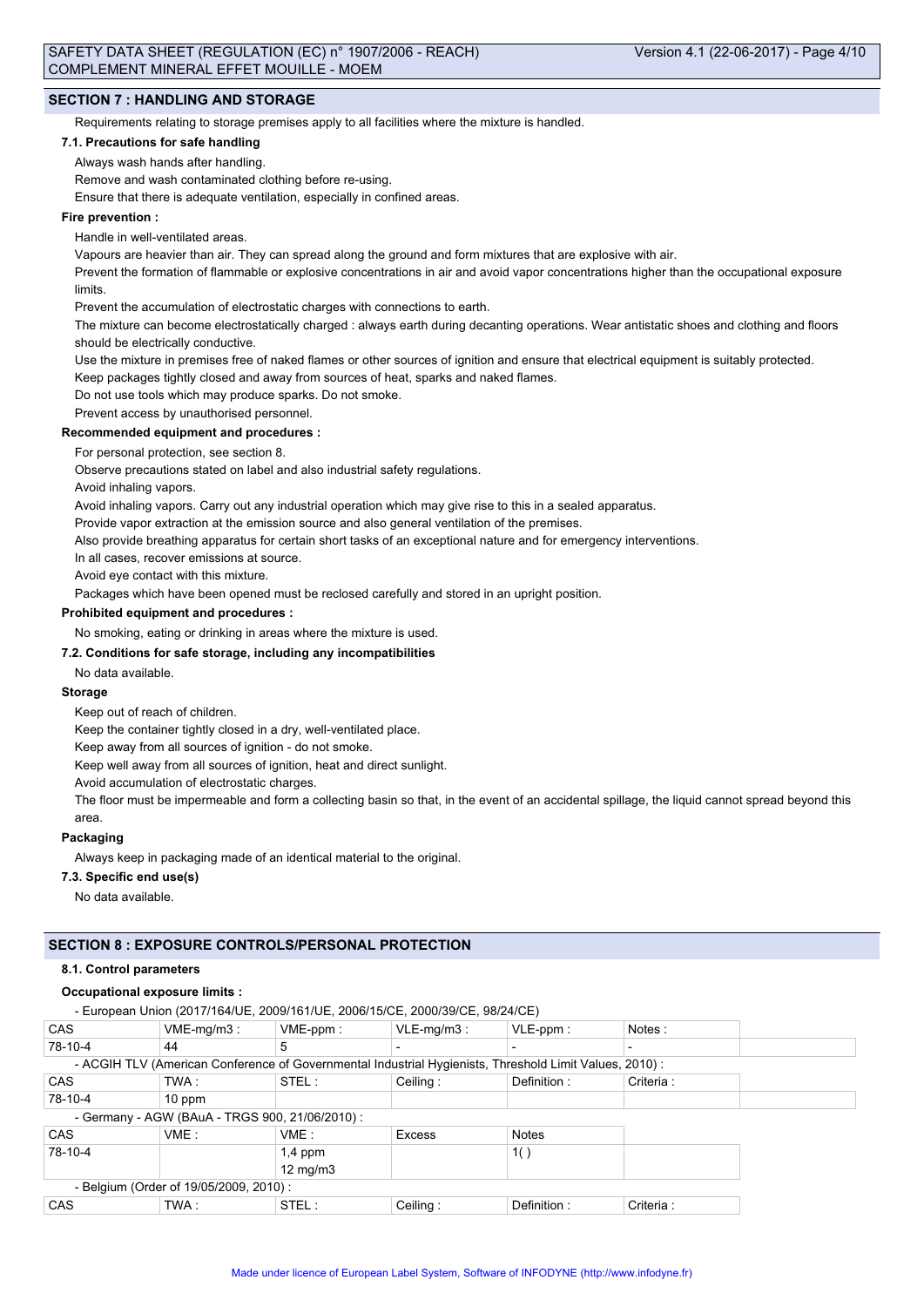| 78-10-4                   | 10 ppm                                    |                                                                        |                              |                                                      |                |                |  |  |  |  |
|---------------------------|-------------------------------------------|------------------------------------------------------------------------|------------------------------|------------------------------------------------------|----------------|----------------|--|--|--|--|
|                           | 86 mg/m3                                  |                                                                        |                              |                                                      |                |                |  |  |  |  |
|                           | - France (INRS - ED984 : 2012) :          |                                                                        |                              |                                                      |                |                |  |  |  |  |
| CAS                       | VME-ppm:                                  | VME-mg/m3:                                                             | VLE-ppm:                     | VLE-mg/m3:                                           | Notes:         | TMP No:        |  |  |  |  |
| 78-10-4                   | 10                                        | 85                                                                     | $\overline{\phantom{0}}$     | $\blacksquare$                                       | $\overline{a}$ | $\blacksquare$ |  |  |  |  |
|                           | - Switzerland (SUVA 2015):                |                                                                        |                              |                                                      |                |                |  |  |  |  |
| CAS                       | <b>VME</b>                                | <b>VLE</b>                                                             | Valeur plafond               | <b>Notations</b>                                     |                |                |  |  |  |  |
| 78-10-4                   |                                           |                                                                        |                              |                                                      |                |                |  |  |  |  |
|                           | 10 ppm                                    | 10 ppm<br>85 mg/m3                                                     |                              |                                                      |                |                |  |  |  |  |
|                           | 85 mg/m3                                  |                                                                        |                              |                                                      |                |                |  |  |  |  |
|                           | TWA:                                      | - UK / WEL (Workplace exposure limits, EH40/2005, 2007) :              |                              |                                                      |                |                |  |  |  |  |
| CAS                       |                                           | STEL:                                                                  | Ceiling:                     | Definition:                                          | Criteria:      |                |  |  |  |  |
| 28553-12-0                | $5$ mg/m $3$                              |                                                                        |                              |                                                      |                |                |  |  |  |  |
|                           |                                           | Derived no effect level (DNEL) or derived minimum effect level (DMEL): |                              |                                                      |                |                |  |  |  |  |
|                           | TETRAETHYL SILICATE (CAS: 78-10-4)        |                                                                        |                              |                                                      |                |                |  |  |  |  |
| Final use:                |                                           |                                                                        | Workers.                     |                                                      |                |                |  |  |  |  |
| Exposure method:          |                                           |                                                                        | Dermal contact.              |                                                      |                |                |  |  |  |  |
| Potential health effects: |                                           |                                                                        | Short term systemic effects. |                                                      |                |                |  |  |  |  |
| DNEL:                     |                                           |                                                                        | 12.1 mg/kg body weight/day   |                                                      |                |                |  |  |  |  |
|                           |                                           |                                                                        |                              |                                                      |                |                |  |  |  |  |
| Exposure method:          |                                           |                                                                        | Dermal contact.              |                                                      |                |                |  |  |  |  |
| Potential health effects: |                                           |                                                                        | Long term systemic effects.  |                                                      |                |                |  |  |  |  |
| DNEL:                     |                                           |                                                                        | 12.1 mg/kg body weight/day   |                                                      |                |                |  |  |  |  |
|                           |                                           |                                                                        |                              |                                                      |                |                |  |  |  |  |
| Exposure method:          |                                           |                                                                        | Inhalation.                  |                                                      |                |                |  |  |  |  |
| Potential health effects: |                                           |                                                                        | Short term systemic effects. |                                                      |                |                |  |  |  |  |
| DNEL:                     |                                           |                                                                        |                              |                                                      |                |                |  |  |  |  |
|                           |                                           |                                                                        | 85 mg of substance/m3        |                                                      |                |                |  |  |  |  |
|                           |                                           |                                                                        |                              |                                                      |                |                |  |  |  |  |
| Exposure method:          |                                           |                                                                        | Inhalation.                  |                                                      |                |                |  |  |  |  |
| Potential health effects: |                                           |                                                                        | Long term systemic effects.  |                                                      |                |                |  |  |  |  |
| DNEL:                     |                                           |                                                                        | 85 mg of substance/m3        |                                                      |                |                |  |  |  |  |
|                           |                                           |                                                                        |                              |                                                      |                |                |  |  |  |  |
| Exposure method:          |                                           |                                                                        | Inhalation.                  |                                                      |                |                |  |  |  |  |
| Potential health effects: |                                           |                                                                        | Long term local effects.     |                                                      |                |                |  |  |  |  |
| DNEL:                     |                                           |                                                                        | 85 mg of substance/m3        |                                                      |                |                |  |  |  |  |
|                           |                                           |                                                                        |                              |                                                      |                |                |  |  |  |  |
| Final use:                |                                           |                                                                        | <b>Consumers.</b>            |                                                      |                |                |  |  |  |  |
| Exposure method:          |                                           |                                                                        | Dermal contact.              |                                                      |                |                |  |  |  |  |
| Potential health effects: |                                           |                                                                        |                              | Short term systemic effects.                         |                |                |  |  |  |  |
| DNEL:                     |                                           |                                                                        | 8.4 mg/kg body weight/day    |                                                      |                |                |  |  |  |  |
|                           |                                           |                                                                        |                              |                                                      |                |                |  |  |  |  |
| Exposure method:          |                                           |                                                                        | Dermal contact.              |                                                      |                |                |  |  |  |  |
| Potential health effects: |                                           |                                                                        | Long term systemic effects.  |                                                      |                |                |  |  |  |  |
| DNEL:                     |                                           |                                                                        | 8.4 mg/kg body weight/day    |                                                      |                |                |  |  |  |  |
|                           |                                           |                                                                        |                              |                                                      |                |                |  |  |  |  |
| Exposure method:          |                                           |                                                                        | Inhalation.                  |                                                      |                |                |  |  |  |  |
| Potential health effects: |                                           |                                                                        | Short term systemic effects. |                                                      |                |                |  |  |  |  |
| DNEL:                     |                                           |                                                                        | 25 mg of substance/m3        |                                                      |                |                |  |  |  |  |
|                           |                                           |                                                                        |                              |                                                      |                |                |  |  |  |  |
| Exposure method:          |                                           |                                                                        | Inhalation.                  |                                                      |                |                |  |  |  |  |
| Potential health effects: |                                           |                                                                        | Short term local effects.    |                                                      |                |                |  |  |  |  |
| DNEL:                     |                                           |                                                                        | 25 mg of substance/m3        |                                                      |                |                |  |  |  |  |
|                           |                                           |                                                                        |                              |                                                      |                |                |  |  |  |  |
|                           |                                           |                                                                        | Inhalation.                  |                                                      |                |                |  |  |  |  |
| Exposure method:          |                                           |                                                                        |                              |                                                      |                |                |  |  |  |  |
|                           | Potential health effects:                 |                                                                        |                              | Long term systemic effects.<br>25 mg of substance/m3 |                |                |  |  |  |  |
| DNEL:                     |                                           |                                                                        |                              |                                                      |                |                |  |  |  |  |
|                           |                                           |                                                                        |                              |                                                      |                |                |  |  |  |  |
| Exposure method:          |                                           |                                                                        | Inhalation.                  |                                                      |                |                |  |  |  |  |
| Potential health effects: |                                           |                                                                        | Long term local effects.     |                                                      |                |                |  |  |  |  |
| DNEL:                     |                                           |                                                                        | 25 mg of substance/m3        |                                                      |                |                |  |  |  |  |
|                           |                                           |                                                                        |                              |                                                      |                |                |  |  |  |  |
|                           | Predicted no effect concentration (PNEC): |                                                                        |                              |                                                      |                |                |  |  |  |  |
|                           | TETRAETHYL SILICATE (CAS: 78-10-4)        |                                                                        |                              |                                                      |                |                |  |  |  |  |
|                           | Environmental compartment:                |                                                                        | Soil.                        |                                                      |                |                |  |  |  |  |
|                           |                                           |                                                                        |                              |                                                      |                |                |  |  |  |  |
|                           |                                           |                                                                        |                              |                                                      |                |                |  |  |  |  |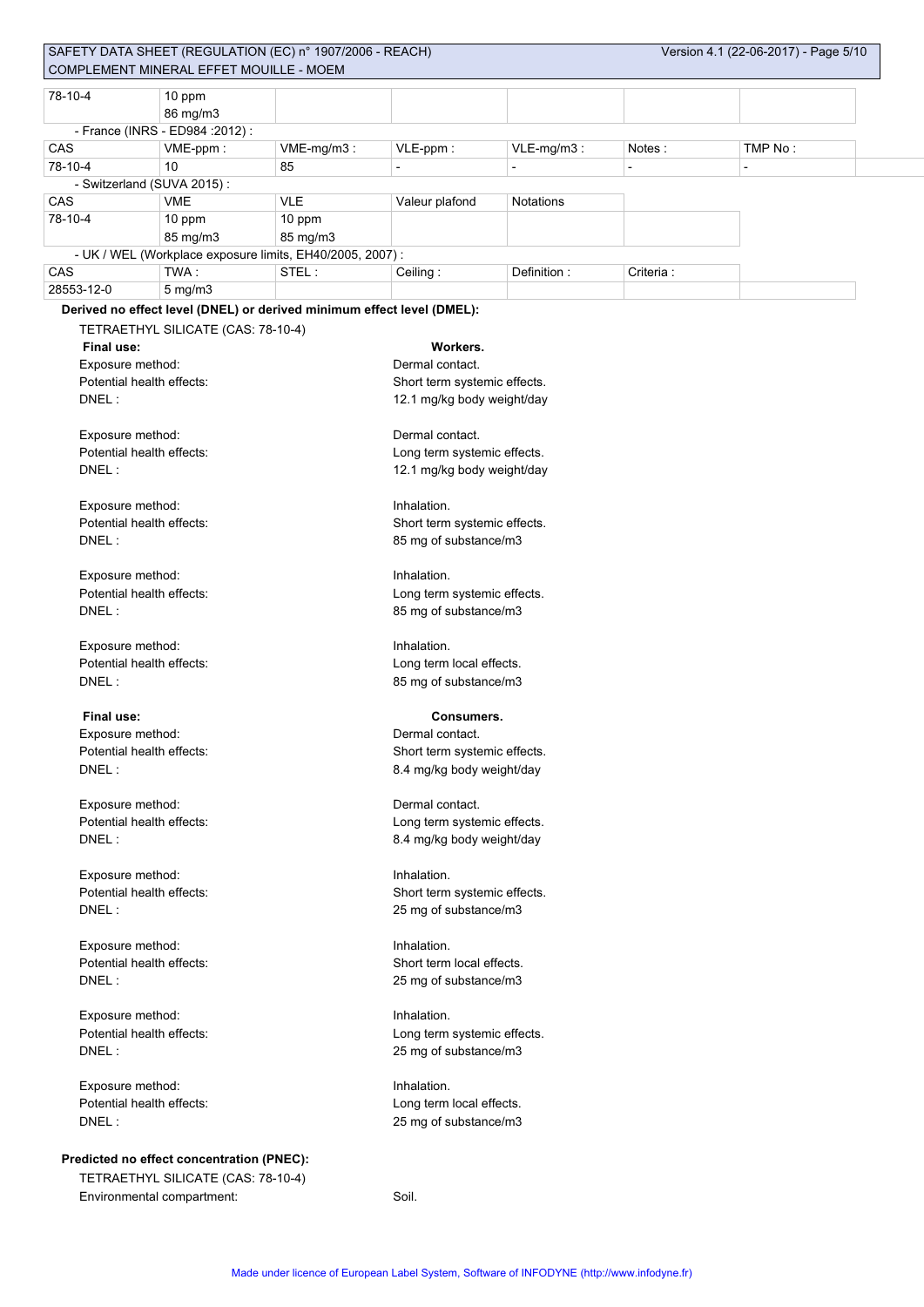| PNEC:                      | $0.05$ mg/kg                 |
|----------------------------|------------------------------|
| Environmental compartment: | Fresh water.                 |
| PNEC:                      | $0.192$ mg/l                 |
| Environmental compartment: | Sea water.                   |
| PNEC:                      | $0.0192$ mg/l                |
| Environmental compartment: | Intermittent waste water.    |
| PNEC:                      | $10 \text{ mg/l}$            |
| Environmental compartment: | Fresh water sediment.        |
| PNEC:                      | $0.18$ mg/kg                 |
| Environmental compartment: | Marine sediment.             |
| PNEC:                      | $0.018$ mg/kg                |
| Environmental compartment: | Waste water treatment plant. |
| PNEC:                      | 4000 mg/l                    |

### **8.2. Exposure controls**

### **Personal protection measures, such as personal protective equipment**

Pictogram(s) indicating the obligation of wearing personal protective equipment (PPE) :



Use personal protective equipment that is clean and has been properly maintained.

Store personal protective equipment in a clean place, away from the work area.

Never eat, drink or smoke during use. Remove and wash contaminated clothing before re-using. Ensure that there is adequate ventilation, especially in confined areas.

### **- Eye / face protection**

Avoid contact with eyes.

Use eye protectors designed to protect against liquid splashes

Before handling, wear safety goggles with protective sides accordance with standard EN166.

In the event of high danger, protect the face with a face shield.

Prescription glasses are not considered as protection.

Individuals wearing contact lenses should wear prescription glasses during work where they may be exposed to irritant vapours.

Provide eyewash stations in facilities where the product is handled constantly.

### **- Hand protection**

Use suitable protective gloves that are resistant to chemical agents in accordance with standard EN374.

Gloves must be selected according to the application and duration of use at the workstation.

Protective gloves need to be selected according to their suitability for the workstation in question : other chemical products that may be handled, necessary physical protections (cutting, pricking, heat protection), level of dexterity required.

Type of gloves recommended :

- PVA (Polyvinyl alcohol)

Recommended properties :

- Impervious gloves in accordance with standard EN374

#### **- Body protection**

Work clothing worn by personnel shall be laundered regularly.

After contact with the product, all parts of the body that have been soiled must be washed.

### **- Respiratory protection**

Avoid breathing vapours.

If the ventilation is insufficient, wear appropriate breathing apparatus.

When workers are confronted with concentrations that are above occupational exposure limits, they must wear a suitable, approved, respiratory protection device.

Anti-gas and vapour filter(s) (Combined filters) in accordance with standard EN14387 :

- A1 (Brown)

# **SECTION 9 : PHYSICAL AND CHEMICAL PROPERTIES**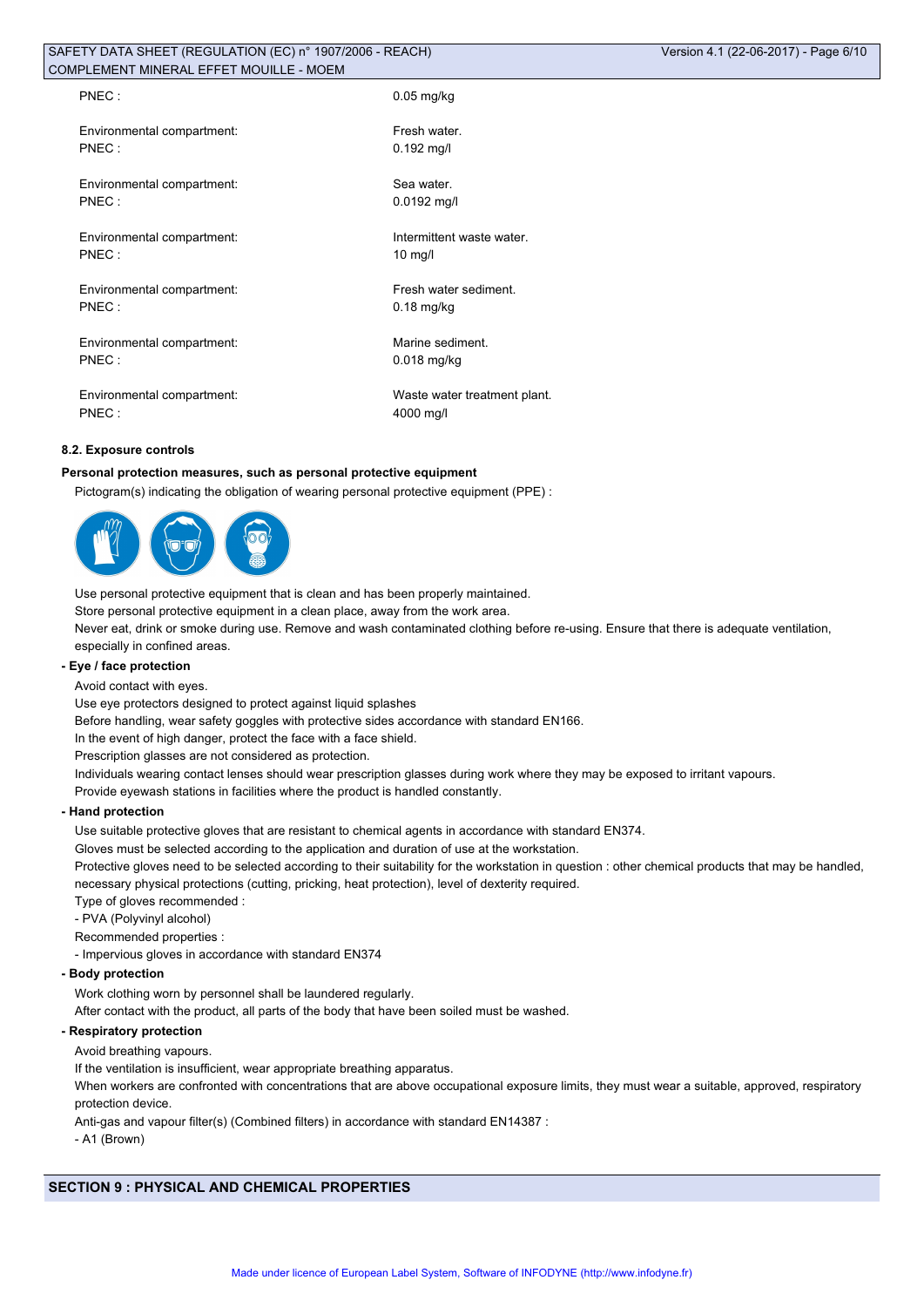### **9.1. Information on basic physical and chemical properties**

**General information :**

| Physical state:                                        | Fluid liquid.                           |
|--------------------------------------------------------|-----------------------------------------|
| Important health, safety and environmental information |                                         |
| $pH$ :                                                 | Not relevant.                           |
| Flash Point Interval:                                  | $23^{\circ}$ C <= FP <= 55 $^{\circ}$ C |
| Vapour pressure $(50^{\circ}C)$ :                      | Below 110 kPa (1.10 bar).               |
| Density:                                               | < 1                                     |
| Water solubility:                                      | Insoluble.                              |
| Viscosity:                                             | $v < 7$ mm2/s (40°C)                    |

### **9.2. Other information**

No data available.

### **SECTION 10 : STABILITY AND REACTIVITY**

#### **10.1. Reactivity**

No data available.

#### **10.2. Chemical stability**

This mixture is stable under the recommended handling and storage conditions in section 7.

### **10.3. Possibility of hazardous reactions**

When exposed to high temperatures, the mixture can release hazardous decomposition products, such as carbon monoxide and dioxide, fumes and nitrogen oxide.

### **10.4. Conditions to avoid**

Any apparatus likely to produce a flame or to have a metallic surface at high temperature (burners, electric arcs, furnaces etc.) must not be allowed on the premises.

### Avoid :

- accumulation of electrostatic charges.

- heating
- heat

# - flames and hot surfaces

### **10.5. Incompatible materials**

Keep away from :

- oxidising agents

### **10.6. Hazardous decomposition products**

The thermal decomposition may release/form :

- carbon monoxide (CO)
- carbon dioxide (CO2)

### **SECTION 11 : TOXICOLOGICAL INFORMATION**

### **11.1. Information on toxicological effects**

Exposure to vapours from solvents in the mixture in excess of the stated occupational exposure limit may result in adverse health effects such as mucous membrane and respiratory system irritation and adverse effects on kidney, liver and central nervous system.

Symptoms produced will include headaches, numbness, dizziness, fatigue, muscular asthenia and, in extreme cases, loss of consciousness. Harmful by inhalation.

Repeated or prolonged contact with the mixture may cause removal of natural oil from the skin resulting in non-allergic contact dermatitis and absorption through the skin.

May have reversible effects on the eyes, such as eye irritation which is totally reversible by the end of observation at 21 days. Splashes in the eyes may cause irritation and reversible damage

Respiratory tract irritation may occur, together with symptoms such as coughing, choking and breathing difficulties.

### **11.1.1. Substances**

### **Acute toxicity :**

PHTALATE DE DI-''ISONONYLE'' (CAS: 28553-12-0) Oral route : LD50 > 5000 mg/kg

Species : Rat

TETRAETHYL SILICATE (CAS: 78-10-4) Oral route : LD50 = 2500 mg/kg

Species : Rat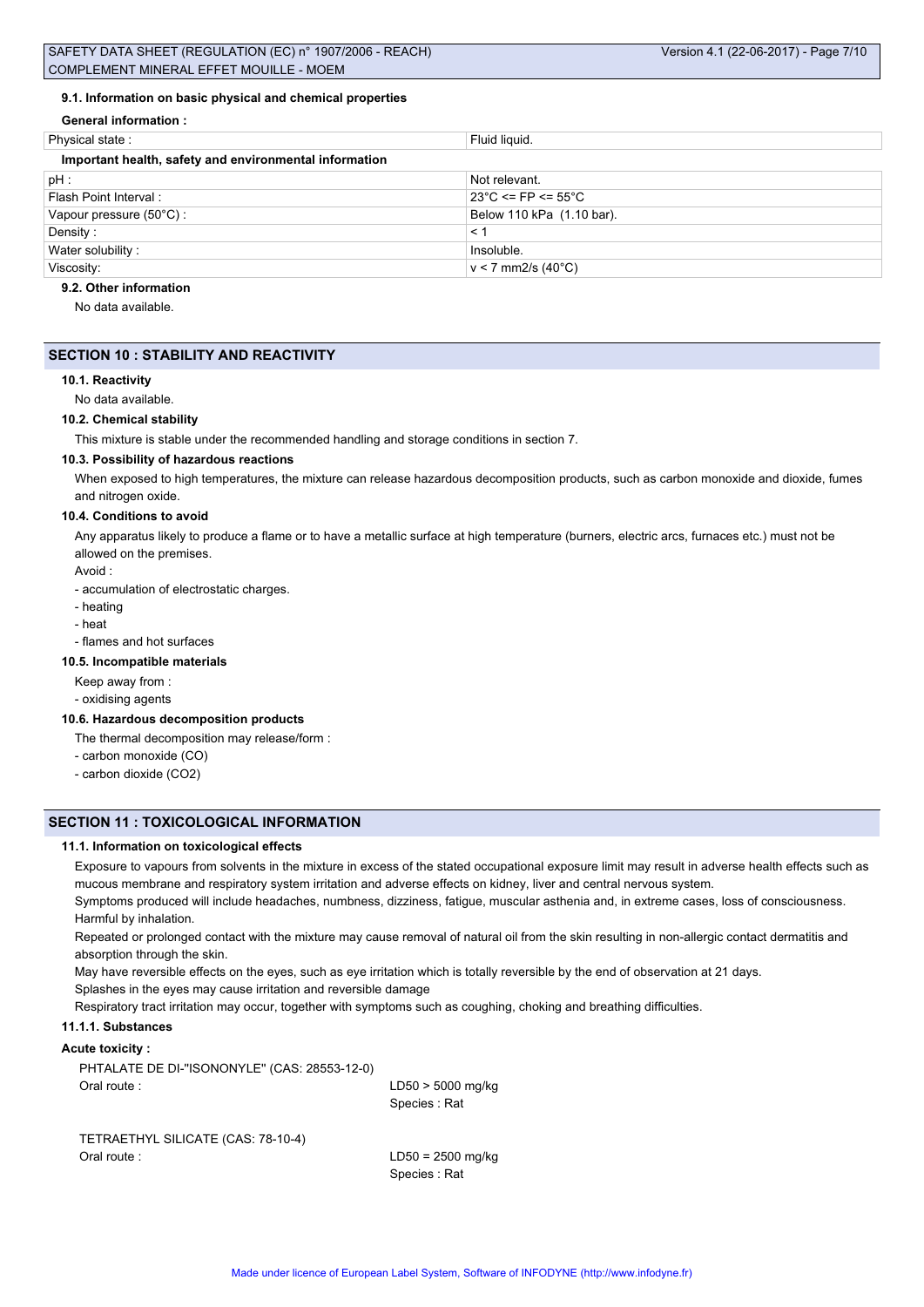| Dermal route:               | $LD50 = 5878$ mg/kg<br>Species: Rabbit |
|-----------------------------|----------------------------------------|
| Inhalation route (Vapours): | $LC50 = 11$ mg/l                       |

### **11.1.2. Mixture**

No toxicological data available for the mixture.

| <b>SECTION 12 : ECOLOGICAL INFORMATION</b>                                                                     |                                                                                                                                                  |
|----------------------------------------------------------------------------------------------------------------|--------------------------------------------------------------------------------------------------------------------------------------------------|
| 12.1. Toxicity                                                                                                 |                                                                                                                                                  |
| 12.1.1. Substances<br>PHTALATE DE DI-"ISONONYLE" (CAS: 28553-12-0)<br>Fish toxicity:                           | $LC50 > 100$ mg/l<br>Species : Brachydanio rerio<br>Duration of exposure : 96 h                                                                  |
| Algae toxicity:                                                                                                | ECr50 > 100 mg/l<br>Species : Scenedesmus subspicatus<br>Duration of exposure : 72 h                                                             |
| TETRAETHYL SILICATE (CAS: 78-10-4)<br>Fish toxicity:                                                           | $LC50 > 245$ mg/l<br>Species : Danio rerio<br>Duration of exposure : 96 h<br>Other guideline                                                     |
| Crustacean toxicity:                                                                                           | $EC50 > 75$ mg/l<br>Species : Daphnia magna<br>Duration of exposure: 48 h<br>OECD Guideline 202 (Daphnia sp. Acute Immobilisation Test)          |
| Algae toxicity:                                                                                                | ECr50 > 100 mg/l<br>Species : Pseudokirchnerella subcapitata<br>Duration of exposure : 72 h<br>OECD Guideline 201 (Alga, Growth Inhibition Test) |
| 12.1.2. Mixtures<br>No aquatic toxicity data available for the mixture.<br>12.2. Persistence and degradability |                                                                                                                                                  |
| 12.2.1. Substances                                                                                             |                                                                                                                                                  |
| HYDROCARBONS, C10-C13, N-ALKANES, ISOALKANES, CYCLICS, < 2% AROMATICS<br>Biodegradability:                     | no degradability data is available, the substance is considered as not<br>degrading quickly.                                                     |
| PHTALATE DE DI-"ISONONYLE" (CAS: 28553-12-0)<br>Biodegradability:                                              | Rapidly degradable.                                                                                                                              |
| TETRAETHYL SILICATE (CAS: 78-10-4)<br>Biodegradability:                                                        | Rapidly degradable.                                                                                                                              |
| 12.3. Bioaccumulative potential<br>12.3.1. Substances<br>PHTALATE DE DI-"ISONONYLE" (CAS: 28553-12-0)          |                                                                                                                                                  |
| Octanol/water partition coefficient :                                                                          | $log Koe = 9.98$                                                                                                                                 |
| 12.4. Mobility in soil<br>No data available.<br>12.5. Results of PBT and vPvB assessment                       |                                                                                                                                                  |
| No data available.<br>12.6. Other adverse effects                                                              |                                                                                                                                                  |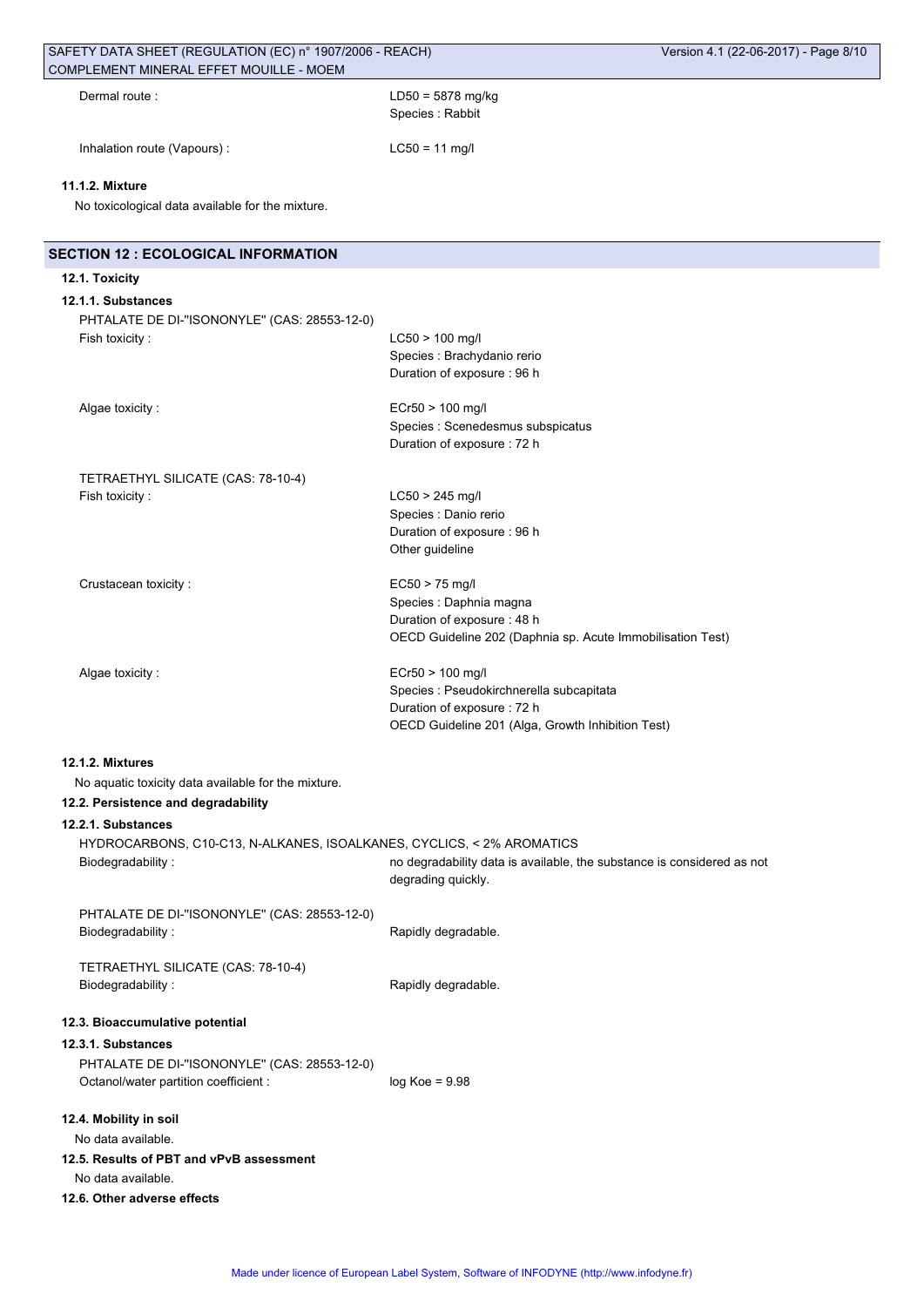#### No data available.

#### **German regulations concerning the classification of hazards for water (WGK) :**

WGK 1 (VwVwS vom 27/07/2005, KBws) : Slightly hazardous for water.

### **SECTION 13 : DISPOSAL CONSIDERATIONS**

Proper waste management of the mixture and/or its container must be determined in accordance with Directive 2008/98/EC.

### **13.1. Waste treatment methods**

Do not pour into drains or waterways.

### **Waste :**

Waste management is carried out without endangering human health, without harming the environment and, in particular without risk to water, air, soil, plants or animals.

Recycle or dispose of waste in compliance with current legislation, preferably via a certified collector or company.

Do not contaminate the ground or water with waste, do not dispose of waste into the environment.

### **Soiled packaging :**

Empty container completely. Keep label(s) on container. Give to a certified disposal contractor.

### **SECTION 14 : TRANSPORT INFORMATION**

Transport product in compliance with provisions of the ADR for road, RID for rail, IMDG for sea and ICAO/IATA for air transport (ADR 2017 - IMDG 2016 - ICAO/IATA 2017).

#### **14.1. UN number**

1993

#### **14.2. UN proper shipping name**

UN1993=FLAMMABLE LIQUID, N.O.S. (tetraethyl silicate)

### **14.3. Transport hazard class(es)**

- Classification :



### **14.4. Packing group**

III

-

### **14.5. Environmental hazards**

### **14.6. Special precautions for user**

| <b>ADR/RID</b> | Class | Code                     | Pack gr.                                                                                   | Label    | Ident.          | LQ      | Provis.        | EQ             | Cat.           | Tunnel |
|----------------|-------|--------------------------|--------------------------------------------------------------------------------------------|----------|-----------------|---------|----------------|----------------|----------------|--------|
|                | 3     | F <sub>1</sub>           | Ш                                                                                          | 3        | 30              | 5L      | 274 601        | E <sub>1</sub> | 3              | D/E    |
| <b>IMDG</b>    | Class | 2°Label                  | Pack gr.                                                                                   | LQ       | <b>EMS</b>      | Provis. | EQ             |                |                |        |
|                | 3     | -                        | Ш                                                                                          | 5L       | $F-E.S-E$       | 223 274 | E <sub>1</sub> |                |                |        |
|                |       |                          |                                                                                            |          |                 | 955     |                |                |                |        |
| <b>IATA</b>    | Class | 2°Label                  | Pack gr.                                                                                   | Passager | Passager        | Cargo   | Cargo          | note           | EQ             |        |
|                | 3     |                          | Ш                                                                                          | 355      | 60 L            | 366     | 220 L          | A3             | E <sub>1</sub> |        |
|                | 3     | $\overline{\phantom{0}}$ | $\mathbf{III}$                                                                             | Y344     | 10 <sub>L</sub> |         |                | A <sub>3</sub> | E <sub>1</sub> |        |
|                |       |                          | For limited quantities, see part 2.7 of the OACI/IATA and chapter 3.4 of the ADR and IMDG. |          |                 |         |                |                |                |        |

For excepted quantities, see part 2.6 of the OACI/IATA and chapter 3.5 of the ADR and IMDG.

### **14.7. Transport in bulk according to Annex II of Marpol and the IBC Code**

No data available.

## **SECTION 15 : REGULATORY INFORMATION**

### **15.1. Safety, health and environmental regulations/legislation specific for the substance or mixture**

### **- Classification and labelling information included in section 2:**

- The following regulations have been used:
- EU Regulation No. 1272/2008 amended by EU Regulation No. 2016/1179. (ATP 9)